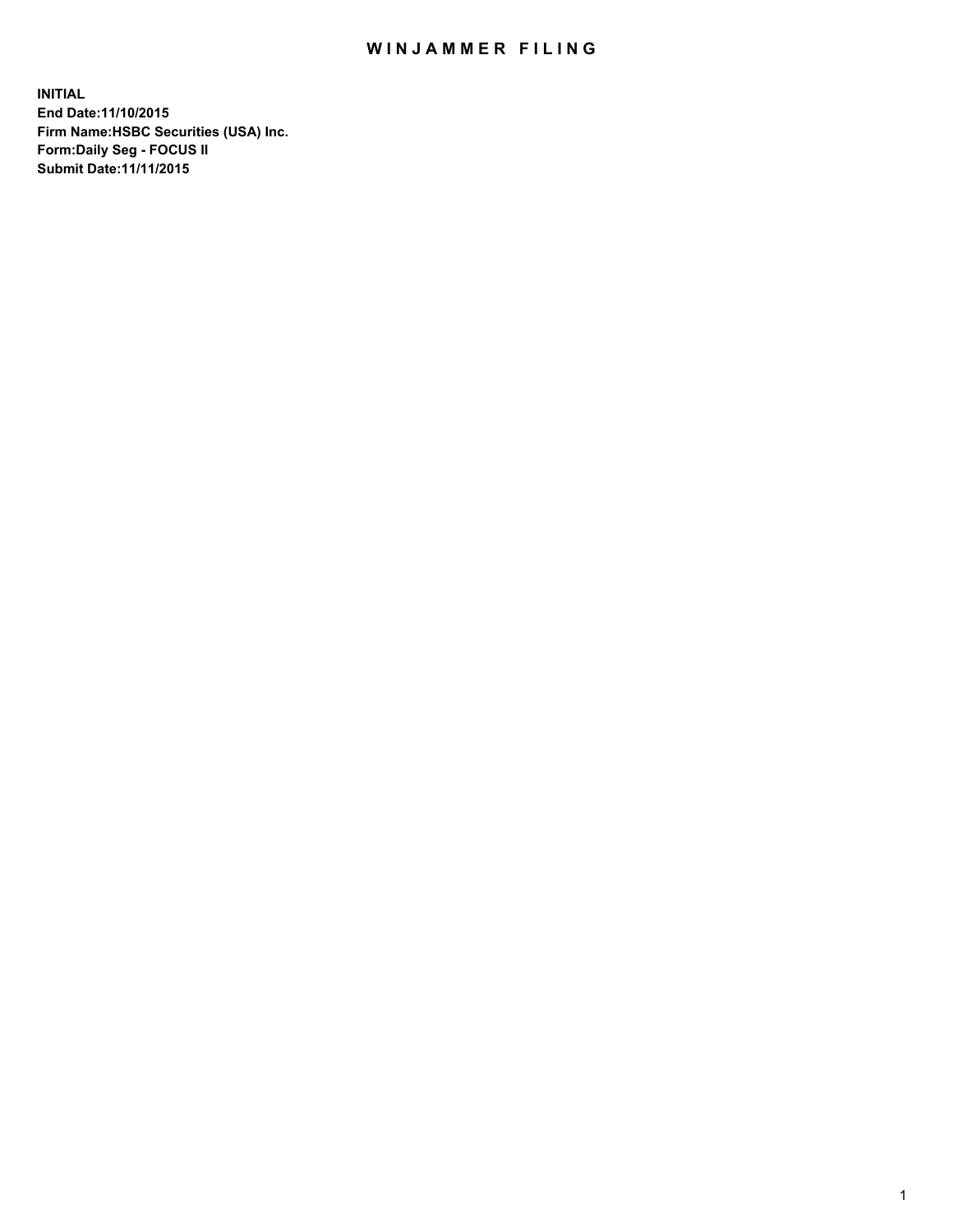## **INITIAL End Date:11/10/2015 Firm Name:HSBC Securities (USA) Inc. Form:Daily Seg - FOCUS II Submit Date:11/11/2015 Daily Segregation - Cover Page**

| Name of Company<br><b>Contact Name</b><br><b>Contact Phone Number</b><br><b>Contact Email Address</b>                                                                                                                                                                                                                          | <b>HSBC Securities (USA) Inc.</b><br>Steven richardson<br>212-525-6445<br>steven.richardson@us.hsbc.com |
|--------------------------------------------------------------------------------------------------------------------------------------------------------------------------------------------------------------------------------------------------------------------------------------------------------------------------------|---------------------------------------------------------------------------------------------------------|
| FCM's Customer Segregated Funds Residual Interest Target (choose one):<br>a. Minimum dollar amount: ; or<br>b. Minimum percentage of customer segregated funds required:%; or<br>c. Dollar amount range between: and; or<br>d. Percentage range of customer segregated funds required between:% and%.                          | 110,000,000<br><u>0</u><br>0 <sub>0</sub><br>0 <sub>0</sub>                                             |
| FCM's Customer Secured Amount Funds Residual Interest Target (choose one):<br>a. Minimum dollar amount: ; or<br>b. Minimum percentage of customer secured funds required:%; or<br>c. Dollar amount range between: and; or<br>d. Percentage range of customer secured funds required between:% and%.                            | 10,000,000<br><u>0</u><br>0 <sub>0</sub><br>0 <sub>0</sub>                                              |
| FCM's Cleared Swaps Customer Collateral Residual Interest Target (choose one):<br>a. Minimum dollar amount: ; or<br>b. Minimum percentage of cleared swaps customer collateral required:% ; or<br>c. Dollar amount range between: and; or<br>d. Percentage range of cleared swaps customer collateral required between:% and%. | 90,000,000<br>0 <sub>0</sub><br>00                                                                      |

Attach supporting documents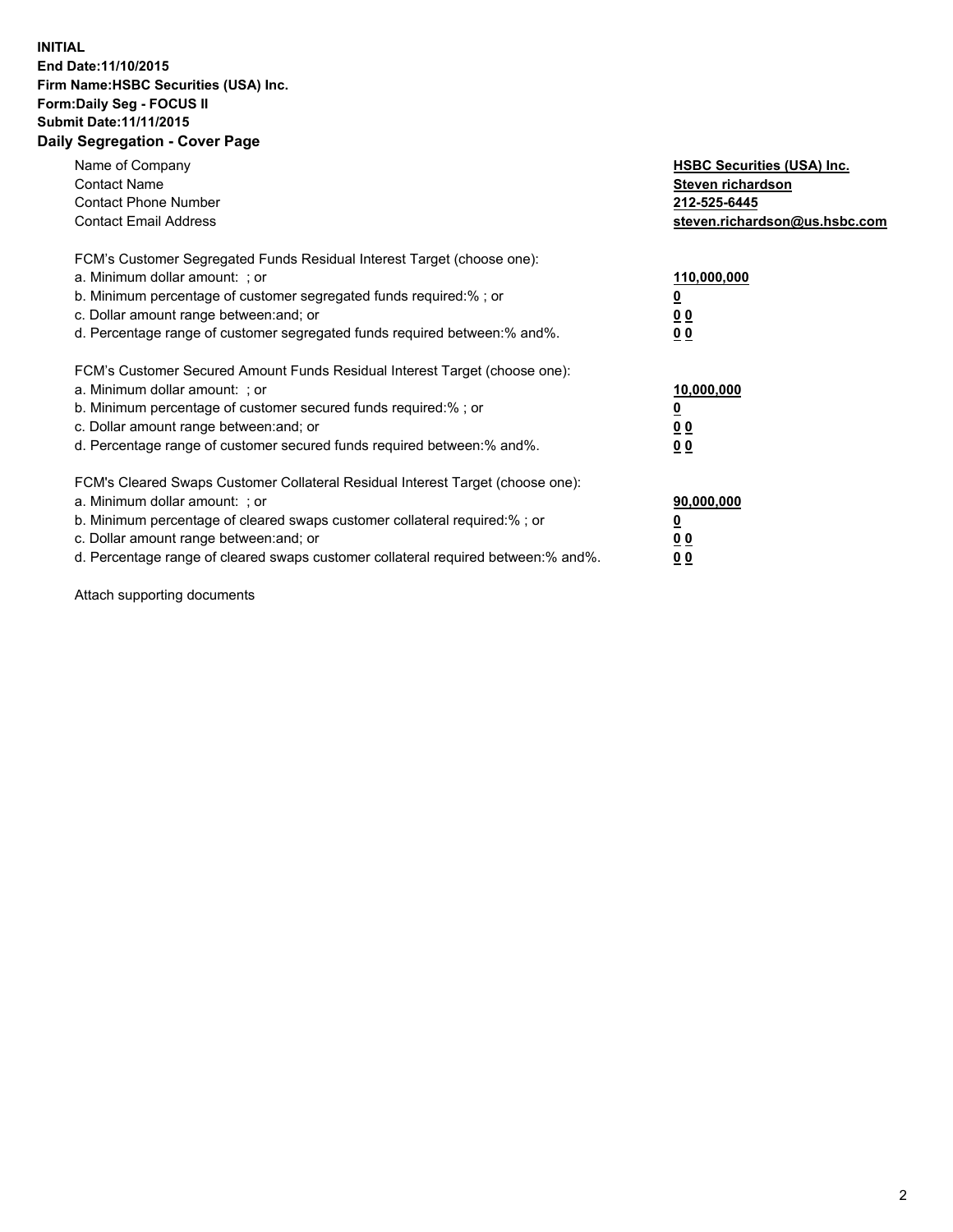**INITIAL End Date:11/10/2015 Firm Name:HSBC Securities (USA) Inc. Form:Daily Seg - FOCUS II Submit Date:11/11/2015 Daily Segregation - Secured Amounts**

## Foreign Futures and Foreign Options Secured Amounts Amount required to be set aside pursuant to law, rule or regulation of a foreign government or a rule of a self-regulatory organization authorized thereunder **0** [7305] 1. Net ledger balance - Foreign Futures and Foreign Option Trading - All Customers A. Cash **75,953,260** [7315] B. Securities (at market) **134,442,657** [7317] 2. Net unrealized profit (loss) in open futures contracts traded on a foreign board of trade **-22,036,571** [7325] 3. Exchange traded options a. Market value of open option contracts purchased on a foreign board of trade **0** [7335] b. Market value of open contracts granted (sold) on a foreign board of trade **0** [7337] 4. Net equity (deficit) (add lines 1. 2. and 3.) **188,359,346** [7345] 5. Account liquidating to a deficit and account with a debit balances - gross amount **543,283** [7351] Less: amount offset by customer owned securities **-543,283** [7352] **0** [7354] 6. Amount required to be set aside as the secured amount - Net Liquidating Equity Method (add lines 4 and 5) **188,359,346** [7355] 7. Greater of amount required to be set aside pursuant to foreign jurisdiction (above) or line 6. **188,359,347** [7360] FUNDS DEPOSITED IN SEPARATE REGULATION 30.7 ACCOUNTS 1. Cash in banks A. Banks located in the United States **15,616,620** [7500] B. Other banks qualified under Regulation 30.7 **0** [7520] **15,616,620** [7530] 2. Securities A. In safekeeping with banks located in the United States **86,001,159** [7540] B. In safekeeping with other banks qualified under Regulation 30.7 **0** [7560] **86,001,159** [7570] 3. Equities with registered futures commission merchants A. Cash **0** [7580] B. Securities **0** [7590] C. Unrealized gain (loss) on open futures contracts **0** [7600] D. Value of long option contracts **0** [7610] E. Value of short option contracts **0** [7615] **0** [7620] 4. Amounts held by clearing organizations of foreign boards of trade A. Cash **0** [7640] B. Securities **0** [7650] C. Amount due to (from) clearing organization - daily variation **0** [7660] D. Value of long option contracts **0** [7670] E. Value of short option contracts **0** [7675] **0** [7680] 5. Amounts held by members of foreign boards of trade A. Cash **120,481,303** [7700] B. Securities **48,441,498** [7710] C. Unrealized gain (loss) on open futures contracts **-22,036,571** [7720] D. Value of long option contracts **0** [7730] E. Value of short option contracts **0** [7735] **146,886,230** [7740] 6. Amounts with other depositories designated by a foreign board of trade **0** [7760] 7. Segregated funds on hand **0** [7765] 8. Total funds in separate section 30.7 accounts **248,504,009** [7770] 9. Excess (deficiency) Set Aside for Secured Amount (subtract line 7 Secured Statement Page 1 from Line 8) **60,144,662** [7380] 10. Management Target Amount for Excess funds in separate section 30.7 accounts **10,000,000** [7780] 11. Excess (deficiency) funds in separate 30.7 accounts over (under) Management Target **50,144,662** [7785]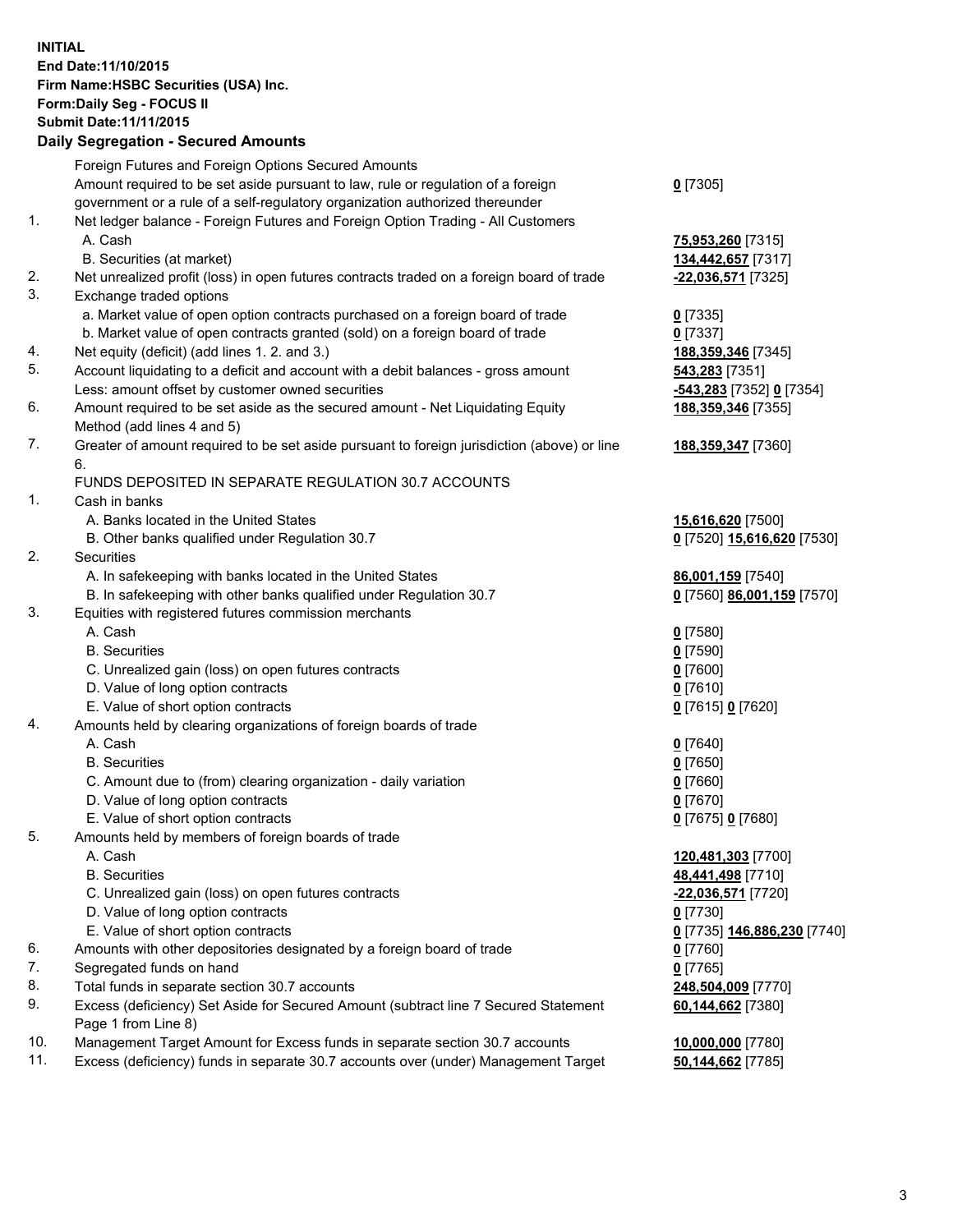**INITIAL End Date:11/10/2015 Firm Name:HSBC Securities (USA) Inc. Form:Daily Seg - FOCUS II Submit Date:11/11/2015 Daily Segregation - Segregation Statement** SEGREGATION REQUIREMENTS(Section 4d(2) of the CEAct) 1. Net ledger balance A. Cash **-282,410,453** [7010] B. Securities (at market) **997,120,669** [7020] 2. Net unrealized profit (loss) in open futures contracts traded on a contract market **566,140,659** [7030] 3. Exchange traded options A. Add market value of open option contracts purchased on a contract market **161,120,790** [7032] B. Deduct market value of open option contracts granted (sold) on a contract market **-55,776,096** [7033] 4. Net equity (deficit) (add lines 1, 2 and 3) **1,386,195,569** [7040] 5. Accounts liquidating to a deficit and accounts with debit balances - gross amount **6,115,375** [7045] Less: amount offset by customer securities **and the securities <b>-6,050,391** [7047] **64,984** [7050] 6. Amount required to be segregated (add lines 4 and 5) **1,386,260,553** [7060] FUNDS IN SEGREGATED ACCOUNTS 7. Deposited in segregated funds bank accounts A. Cash **110,439,922** [7070] B. Securities representing investments of customers' funds (at market) **0** [7080] C. Securities held for particular customers or option customers in lieu of cash (at market) **260,275,960** [7090] 8. Margins on deposit with derivatives clearing organizations of contract markets A. Cash **27,217,501** [7100] B. Securities representing investments of customers' funds (at market) **159,476,139** [7110] C. Securities held for particular customers or option customers in lieu of cash (at market) **736,844,709** [7120] 9. Net settlement from (to) derivatives clearing organizations of contract markets **11,926,914** [7130] 10. Exchange traded options A. Value of open long option contracts **161,120,790** [7132] B. Value of open short option contracts **-55,776,096** [7133] 11. Net equities with other FCMs A. Net liquidating equity **90,365,943** [7140] B. Securities representing investments of customers' funds (at market) **0** [7160] C. Securities held for particular customers or option customers in lieu of cash (at market) **0** [7170] 12. Segregated funds on hand **0** [7150] 13. Total amount in segregation (add lines 7 through 12) **1,501,891,782** [7180] 14. Excess (deficiency) funds in segregation (subtract line 6 from line 13) **115,631,229** [7190] 15. Management Target Amount for Excess funds in segregation **110,000,000** [7194]

16. Excess (deficiency) funds in segregation over (under) Management Target Amount Excess

**5,631,229** [7198]